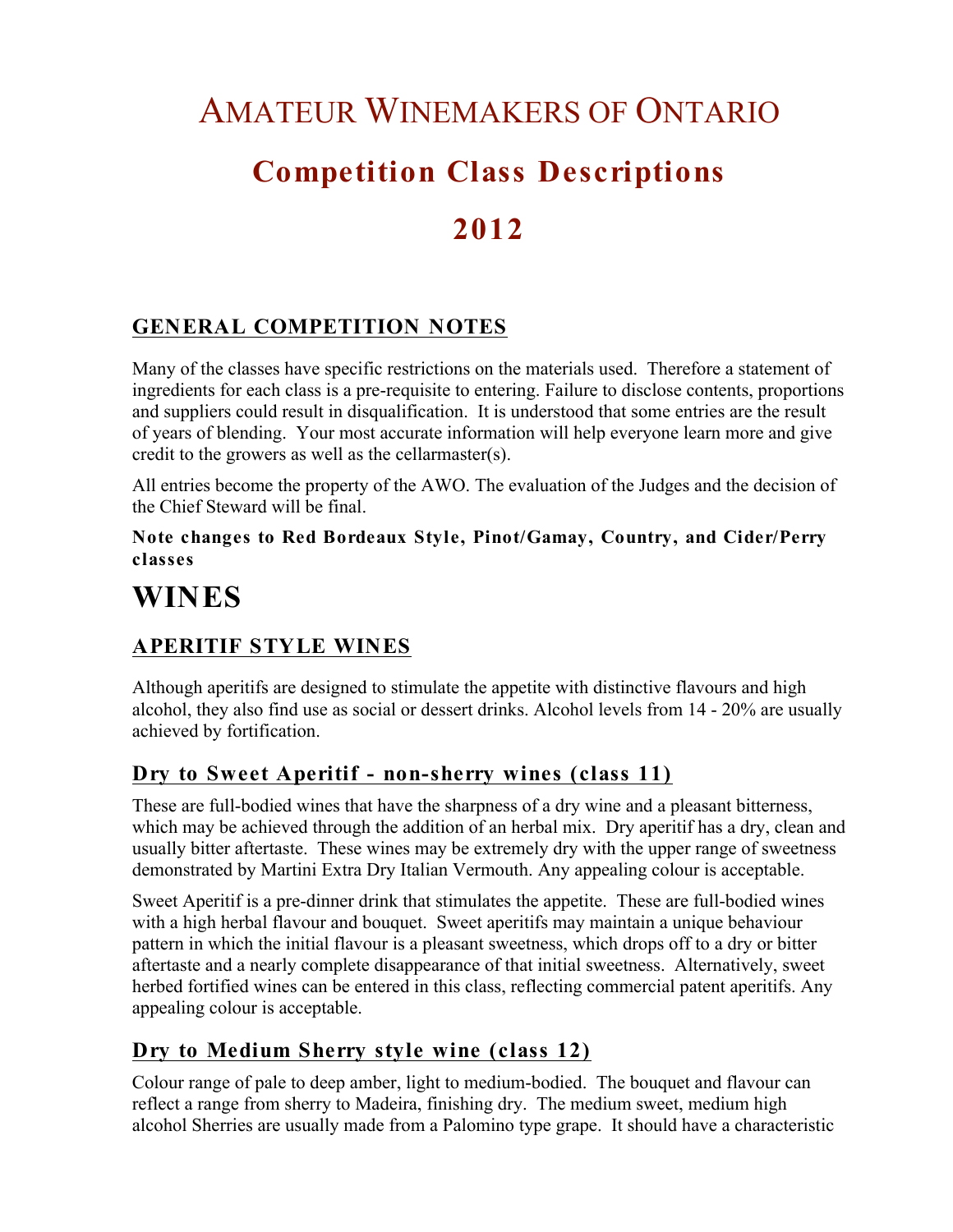nutty bouquet and flavour common in good Amontillado and Oloroso Sherries achieved by an oxidative process. Normally the colour is a rich golden and the finish leaves a lingering sensation of richness.

Examples include Fino Sherry, Amontillado, Dry Oloroso Sherry and drier Madeiras such as Sercial. Sweet sherry belongs in the After Dinner Class.

### **WHITE TABLE WINES**

These are wines to be drunk with lighter flavoured foods. The wines range from colourless to straw and even golden. Avoid brown tinges as darker colours are less appealing in these classes and often is indicative of a problem fermentation, poor cellaring, or simply over-aged.

The bouquet should be fresh and crisp, often reflecting varietal characteristics in the appropriate classes.

The sweetness of a white table wine may range from bone dry to medium dry. Stress must be placed on balance of acid and sugar so that the sugar is not noticeable before fruitiness and other qualities...

Some spritz is acceptable in a white wine, although the bubbles should not be rising in the glass. White table wines may be made from grapes, grape juice or grape concentrate.

### **Chardonnay (class 21)**

Colourless to gold is an acceptable range, but straw seems to dominate in commercial examples. A darker colour is likely to indicate age and/or barrel maturation. The bouquet should be complex with a prominent varietal aroma and rich nose. 'Butterscotch' may be present as well as an earthy 'barnyard' character. These may be the by-products of malo-lactic fermentation, oak aging and long exposure to the lees. Oak aging will contribute to the complexity but this should be balanced by fruit on the nose and acid, alcohol and glycerine on the palate.

The wine is light to full-bodied and the residual sugars should not exceed 1%. The wine may exhibit a filling buttery start followed through to a lemony finish, married together with a soft oak flavour. The aftertaste should be clean, lemony and persist, or it may be the crisp 'Chablis' style. Classic Burgundian style chardonnay may hint at green apple flavours but open up to reveal mineral, earthy complexity, a big mid palate, and weight and concentration in the finish. Entries must contain at least 85% Chardonnay product regardless of source: i.e. grape, juice or concentrate.

### **Riesling (class 22)**

This class is limited to traditional German, Johannesburg or White Riesling products. Many other varieties have been named Riesling, but are not true Rieslings. Two varieties commonly available to home winemakers which do not belong in the Riesling Class are Welschriesling from Ontario and Emerald Riesling from the Central Valley of California.

These wines will range from colourless to golden. Golden possibly indicates sweetness. This is a light to medium-bodied wine. The bouquet must be very pronounced with a typical Riesling aroma that is fruity with an identifiable spiciness.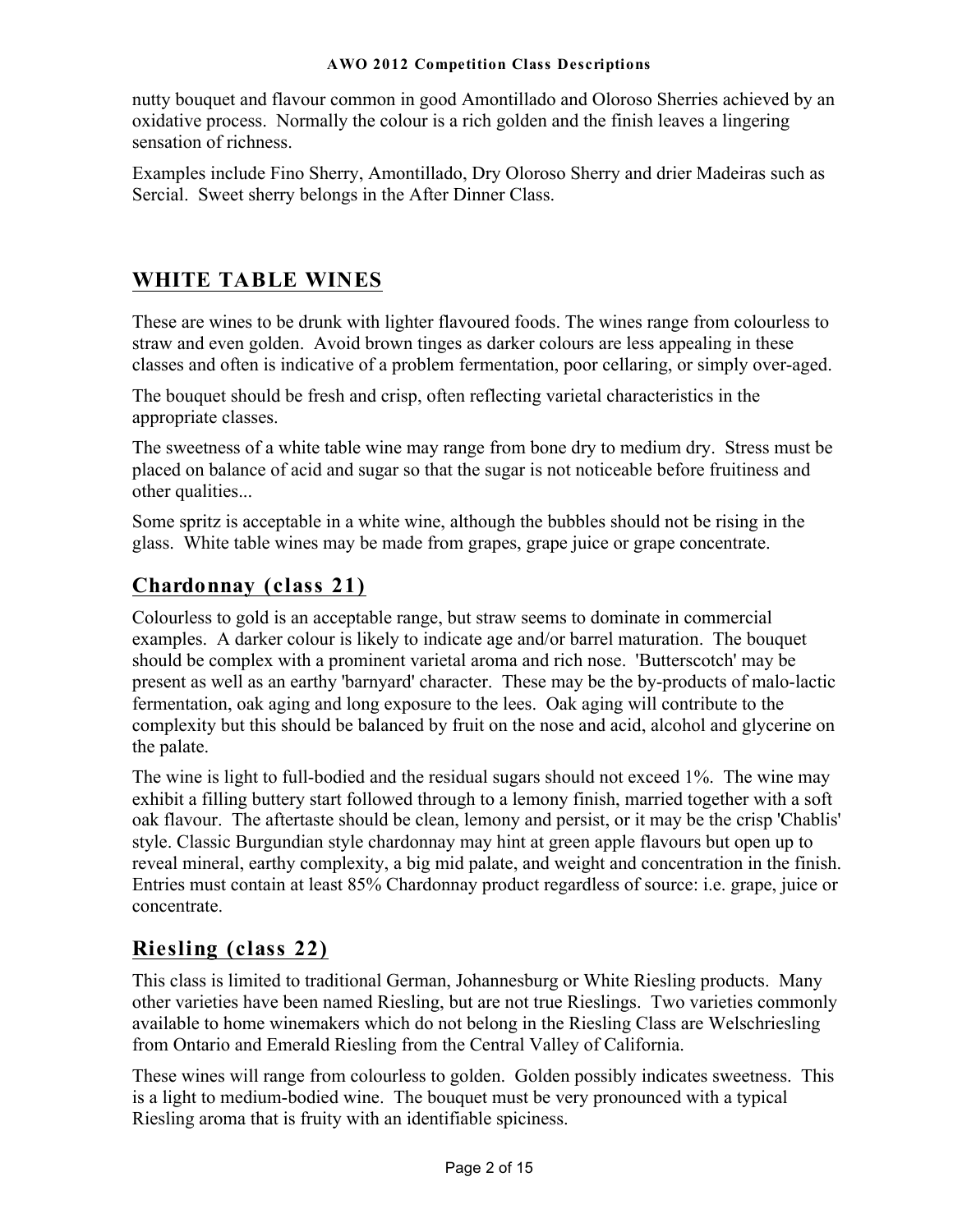The sweetness ranges from 0% to 3% residual sugar. Alsatian style wines are dry, while German sweet reserve wines represent the upper end of acceptable sweetness. The nose should follow through with an accompanying fruity flavour. It is very important to strike a balance of acid and sugar - avoid cloying sweetness. The flavour profile should be balanced, clean and crisp, with an acid finish. Entries must contain at least 85% Riesling product, regardless of source: i.e. grape, juice or concentrate.

### **Gewurztraminer (class 23)**

This class is limited to Gewurztraminer products. Sources of grapes are primarily Canadian, but other sources are becoming available, as well as concentrate kit wines. Concentrates may be used, but must meet the above restrictions. Thus it is imperative that the ingredients are known and the percentages of any restricted grape are stated.

These wines will range from pale straw colour through medium yellow to golden, maybe even a hint of pink blush. The wines can be made from dry to slightly sweet for balance. This is a light to medium-bodied wine. The bouquet must be very pronounced with herb-like aromas, including roses, jasmine, lychee fruit, peaches. Spiciness may range from white pepper to cinnamon, cloves, and ground ginger.

The sweetness ranges from 0% to 3% residual sugar. The nose should follow through with an accompanying fruity flavour. It is very important to strike a balance of acid and sugar - avoid cloying sweetness. Alcohol can be quite high – up to 14% without any fortification. The flavour profile should be balanced, soft velvety and light to medium-bodied, but finish long with decent acidity. Entries must contain at least 85% Gewurztraminer product regardless of source: i.e. grape, juice or concentrate.

### **White Non Vinifera (formerly White Hybrid Family) (class 24)**

As with the Red Hybrid Class, wines here are meant to be French-American Hybrids only, not "crosses" of vinifera white grapes. Crossing varieties of vinifera and North American species yield fruits known as "hybrids". These hybrid varietals do not include "crosses" of only vinifera white grapes. Many of these hybrids were initially developed by the French and hence are known as "French Hybrids". The prominent varieties within this class would be Vidal and Seyval Blanc, but also include such grapes as Traminette, Geisenheim, New York Muscat and other more experimental varieties having North American scion parentage.

The residual sweetness may range from 0% to 3%. When making a dry table wine, some of the characteristics listed under Chardonnay may be appropriate. When making an off-dry wine, some of the comments under Riesling may be appropriate. These wines should be within the general standards for white table wines but must contain at least 85% of a hybrid varietal or blend regardless of source: i.e. grape, juice or concentrate.

### **Other White Table Wines (class 25)**

These include white table wines featuring 85% varietals and blends other than Chardonnay, Riesling, Gewurztraminer or White Non Vinifera (Hybrids), (which account, if present, for not more than 15% of the total). The most common varieties that have been submitted in recent competitions include: Sauvignon Blanc, Pinot Blanc, Pinot Gris and Viognier.

Concentrates may be used, but must meet the above restrictions. Thus it is imperative that the ingredients are known and the percentages of any restricted grape are stated. Example: 85% Other white vinifera(s), 5% Chardonnay, 5% Riesling and 5% white hybrid fits this class.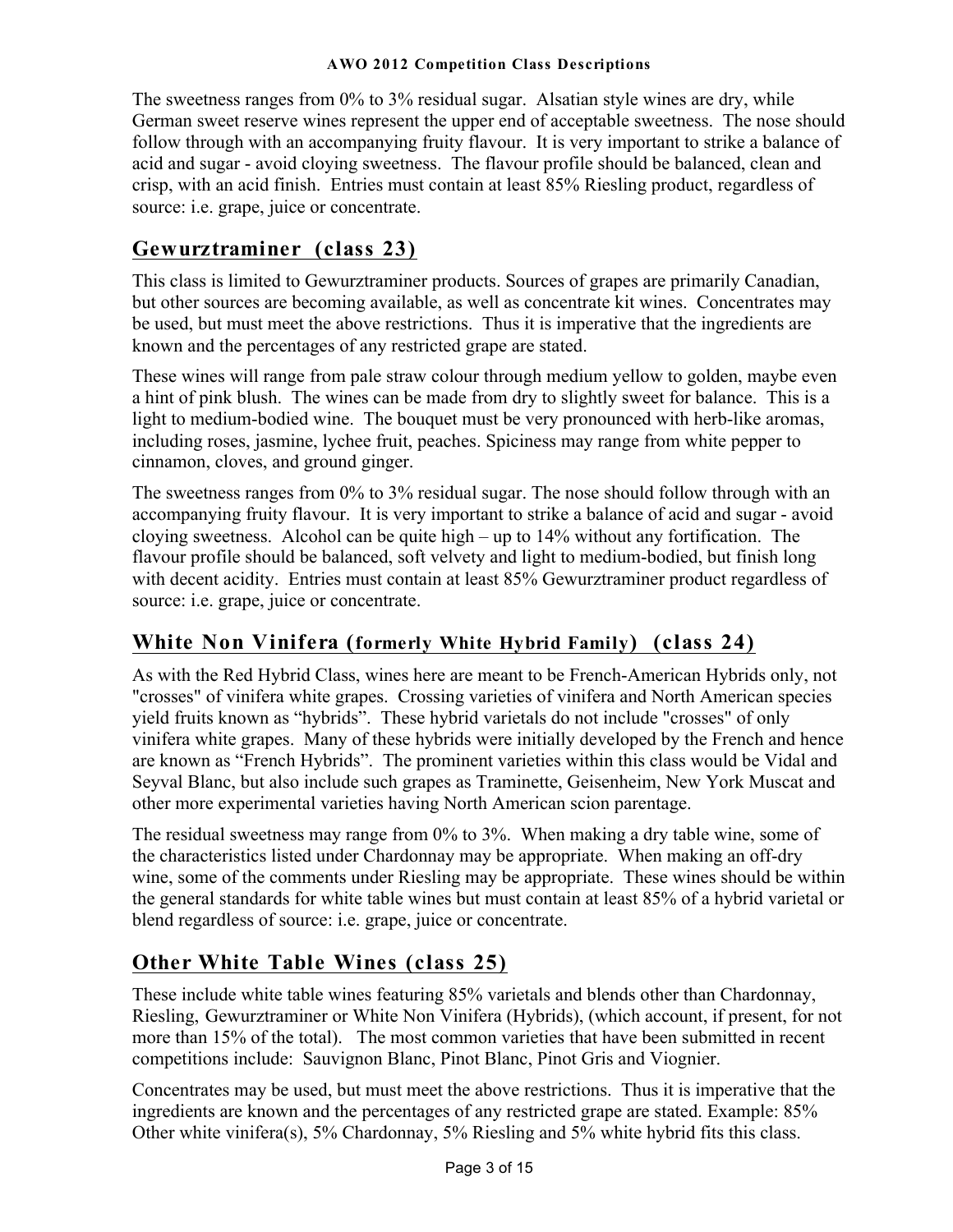### **White Table Wine Blend (White Blend) (class 26)**

This class is for only those blended white table wines that do not fit into any of the other white table classes. Concentrate kit wines that do not specify grape varieties belong in this class. To be eligible both the producer and kit name must be supplied.

### **ROSÉ / BLUSH TABLE WINE (PLEASE IDENTIFY IF DRY OR OFF DRY)**

### **Rosé / Blush Table Wine) (dry class 31A, off dry 31B)**

Rosés are wines to be drunk with food. Colour points in this class depend upon attractiveness as a rosé. Colours such as pale pink, orange, purple and light red are acceptable. Rosés and Blush wines are light to medium-bodied. They must be pleasant in bouquet and flavour and have a clean, refreshing aftertaste. The acid should be in balance with the fruit sweetness or the complexity should be in balance with the dryness. Rosés may be dry to medium dry. In this class they are judged as a table wine. Some spritz is acceptable in the glass. Blush wines may be pale pink as a result of brief red grape skin contact during crushing and pressing. Blush wines may be sweeter than a typical rosé. Balance is a function of acid and alcohol.

### **RED TABLE WINES**

These are wines to be drunk with richly flavoured foods.

The colour range is from light red through ruby and garnet with a tawny edge indicating a well -matured wine. Red -purple edges denote a young wine.

Red table wines are medium- to full-bodied with the flavour, acid, alcohol, and tannin in perfect harmony. The rich, full bouquet should follow through to match the flavour of the wine. A varietal bouquet is very acceptable.

Because fermentation is carried out on the pulp and skins, considerable tannin is extracted. The astringency of this ingredient gives the effect of dryness and possibly bitterness in the mouth when the wine is young. This tannin will soften as the wine ages. A fully matured red will have some glycerine, which may be mistaken for a slightly sweet edge - this is expected and acceptable. A lingering aftertaste is desirable.

Avoid entering wines before their time! Many red table wines require considerable aging time in order for the tannins and acids to properly marry; this is even true for some of the lighter style wines.

### **Red Bordeaux Style (class 41)**

Varietal wines in the Red Bordeaux Style Class must contain at least 85% of one of the following grapes: Cabernet Franc, Cabernet Sauvignon, Carmenère, Malbec, Merlot, or Petit Verdot. The remaining 15% may be any ingredient. Blended wines in this class must contain at least 85% of two or more of the above varieties blended to create an elegant combination rather than a wine resembling one of the components. The remaining 15% may be any ingredient. Typical bouquet and flavour characteristics range from cassis to currant to bell pepper and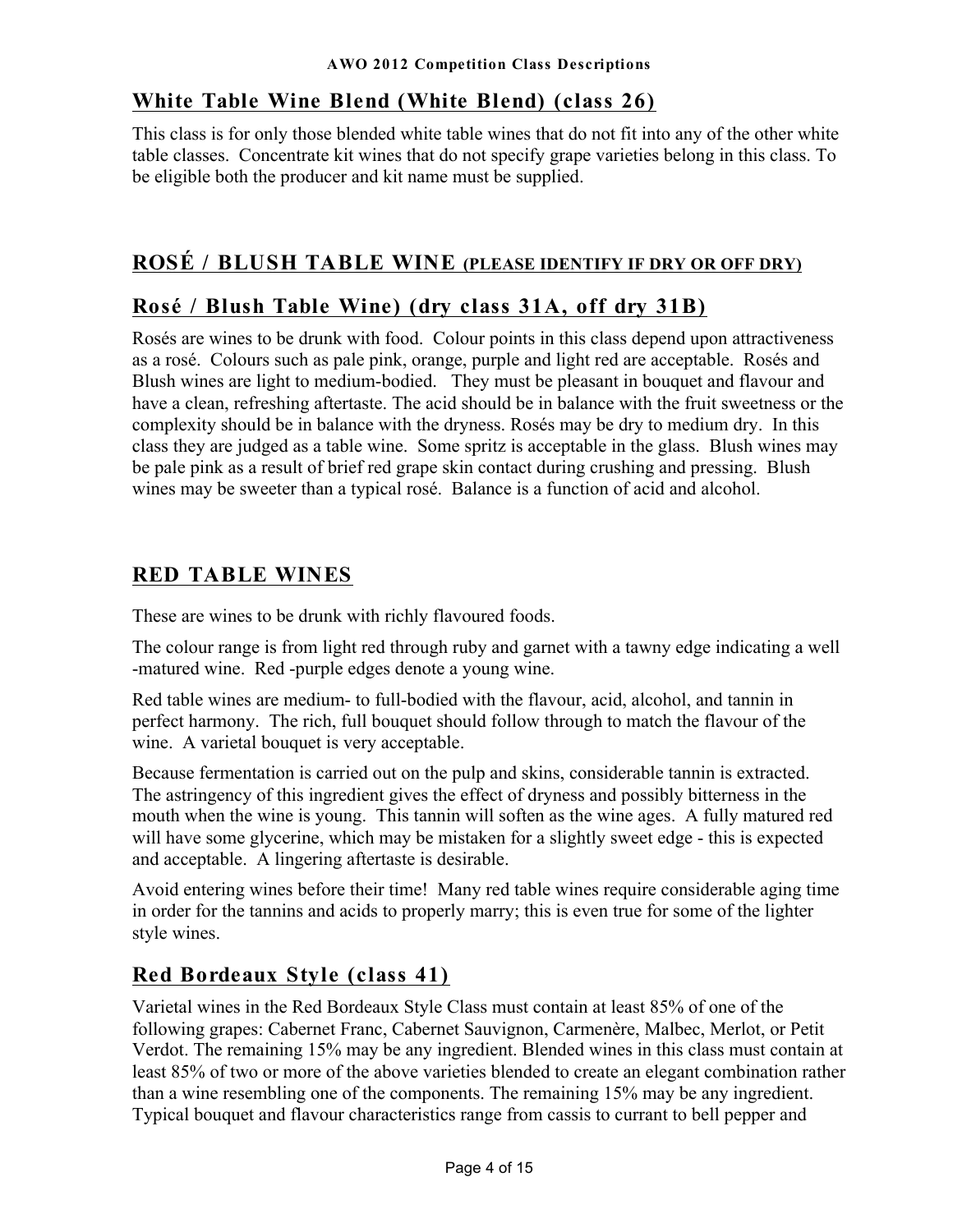cedar, depending on such parameters as fruit ripeness, acid level, yeast selection, malic conversion and use of wood. Grape, juice or concentrate may be used for your must, regardless of source.

### **Pinot Noir / Gamay Family (Note changes) (class 42)**

These are wines made primarily from either the Pinot Noir, Gamay Noir, Pinot Meunier grapes, or blends thereof such that these specific grape varieties are not less than 85% either individually or in combination. Bouquet and flavour profile will range from spice (cinnamon) to cherry, to earthy, mushroom, leather, and barnyard, depending on fruit ripeness, yeast selection, malic conversion, use of wood and / or degree of carbonic maceration. Grape, juice or concentrate may be used for your must, regardless of source. **Note that Zweigelt is no longer in this class. It has been moved to the other red class.**

### **Red Non Vinifera (formerly Red Hybrid Family) (class 43)**

As with the White Hybrid Class, wines here are meant to be French-American Hybrids only, not "crosses" of vinifera white grapes. These wines should be within the general standards for dry red table wines outlined above but must contain at least 85% of a hybrid varietal or hybrid blend. The prominent varieties within this class include Baco Noir and Marechal Foch, and to a lesser extent include de Chaunac, Chambourcin, Chancellor, Chelois, Villard Noir, Frontenac and other experimental varieties with North American scion parentage regardless of source: i.e. grape, juice or concentrate. Crossing varieties of vinifera and North American species yield fruits known as "hybrids". These hybrid varietals do not include "crosses" of only vinifera red grapes. Many of these hybrids were initially developed by the French and hence are known as "French Hybrids". Concentrates may be used, but are unusual, as they must meet the above hybrid varietal restrictions.

The grapes appropriate in this category display a range of bouquet and flavour characteristics. Regardless, all wines should display a profile of a well-made red table wine of at least 12% alcohol, dry, with a full mouth feel.

### **Red Rhone Style (formerly Syrah / Rhone Blends) (class 44)**

The prominent varieties within the Rhone Blend are classically defined as a combination of Syrah (Shiraz) and or Grenache with lesser portions of Carignan, Cinsault, and Mouvedre or Alicante Bouschet, (and others less available to amateurs in Canada). Petite Sirah is NOT a Syrah grape and does not belong in this class – see Other Red Table.

These blends may be quite powerful: deeply coloured, highly alcoholic, tannic; or lighter blends, partly or fully fermented using carbonic maceration. Flavour profiles include violets, black cherry, liquorice, to humus and various pepper and herb spices.

A clear statement of ingredients is a pre-requisite to entering this class, in which 85% of the grape content is made up of the above-mentioned grape varieties. Concentrates may be used, but must meet the above varietal restrictions. Thus it is imperative that the ingredients are known and the percentages of any restricted grape are stated.

### **Other Red Table Wines (class 45)**

Red table wines featuring varietals, and blends, other than Red Rhone Style, Red Non Vinifera (Hybrids), Pinot/Gamay or the Red Bordeaux Style, which account, if present, for not more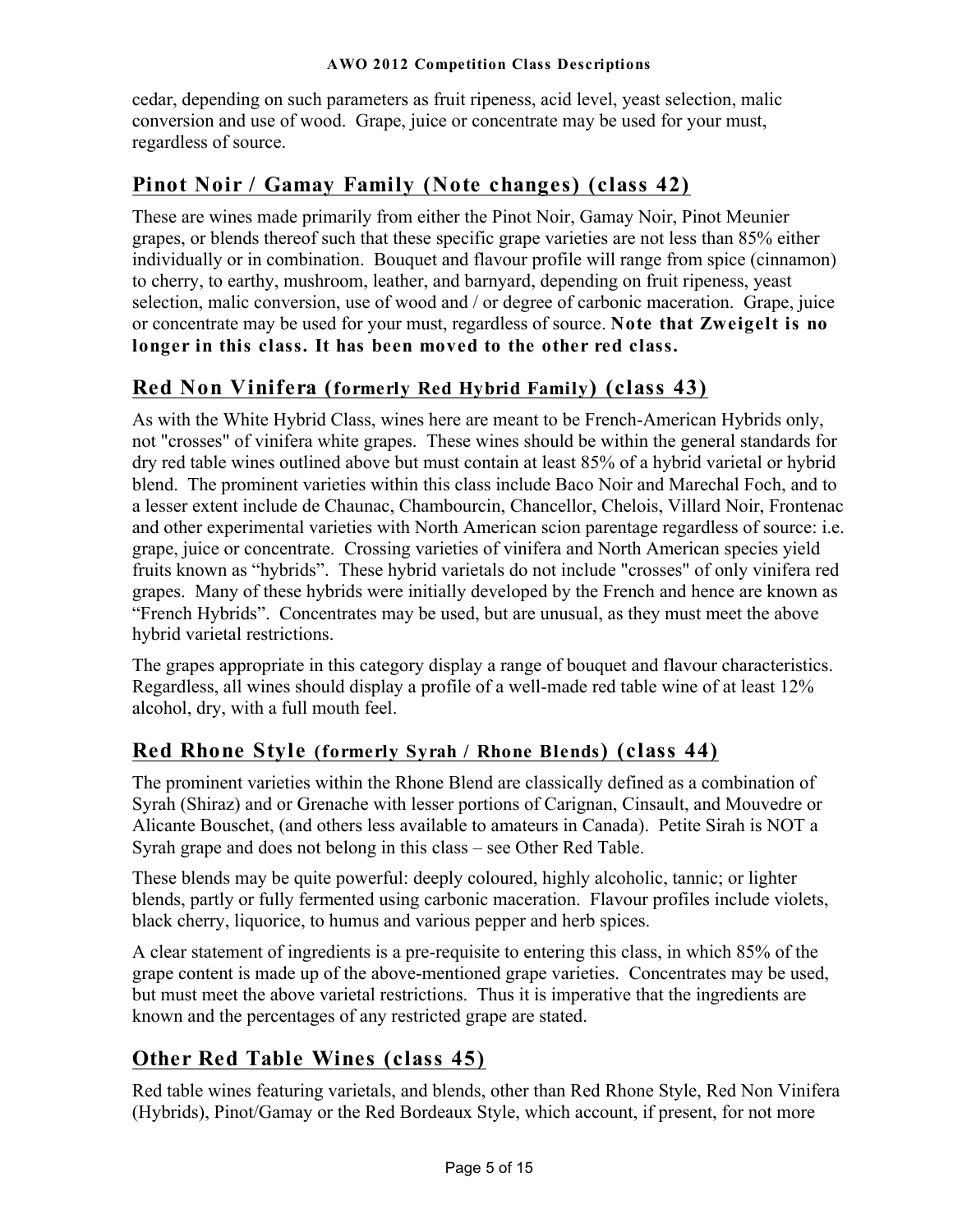than 15% in total. Some of the appropriate varieties are: Zinfandel, Petite Sirah, Barbara, Brunello, Nebbiolo, Ruby Cabernet, Sangiovese, and any other red non-hybrid grapes not specifically included in other red wine categorie **Note that Zweigelt is now in this class. It has been moved from Pinot/Gamay class starting this year.**

The ranges of grapes appropriate in this category display a range of bouquet and flavour characteristics. Regardless, all wines should display a profile of a well-made red table wine of at least 12% alcohol, dry, with a full mouth feel. Concentrates may be used, but must meet the above varietal restrictions. Thus it is imperative that the ingredients are known and the percentages of any restricted grape are stated. A statement of ingredients is compulsory in this class, for example: 85% Other Red Vinifera, 5% Cab Family, 5% Pinot/Gamay and 5% Red Hybrid, fits this class.

### **Red Table Wine Blend (Red Blend) (class 46)**

Blended red table wine that does not fit in any other red class. Concentrate Kit wines that do not specify grape varieties belong in this class. To be eligible both the producer and kit name must be supplied.

### **DESSERT STYLE WINES**

The standard Dessert and Ice Wine styles are intended either to be an interlude between dinner and dessert, to be the dessert, or to accompany the dessert. Levels of aroma, flavour, sweetness and alcohol that are higher than table and social wines distinguish them. The alcohol is derived from fermentation - not fortification.

### **Dessert Wines (class 51)**

Any attractive colour is acceptable. The bouquet is fruity and full, but not overwhelming, sometimes exhibiting distinctive qualities of botrytis. They should be medium- to full-bodied with luscious flavour and fruitiness. These wines are sweet and should be in character with dessert. Honey may be an ingredient. The aftertaste should be clean but persistent. Oxidized wines do not fit in this class

Examples: Sauternes (France), Samos (Greece), German Auslese or Beerenauslese, Sweet Mead.

### **Icewine Style Wines (class 52)**

Somewhat similar to a Dessert wine, the purpose is the same: to be compatible for enjoyment with dessert. The wine should be luscious, with an inviting fruit bouquet, but not cloying. Gold to amber is the usual colour, but reds are appearing.

Some of the common descriptors for this wine include characteristics of apricots, peaches, or lychee fruit. Alcohol levels can be as low as 8% but should not exceed 13%. Unlike Sauternes and other Dessert wines, alcohol should not be a predominant characteristic of this wine. All alcohol must be achieved through fermentation; fortification with any sort of alcohol is not permissible.

Production is not limited to grapes frozen-in-the-field. The freeze fractioning of regular grape wine juice is generally a more accessible source for initiating the production of this type of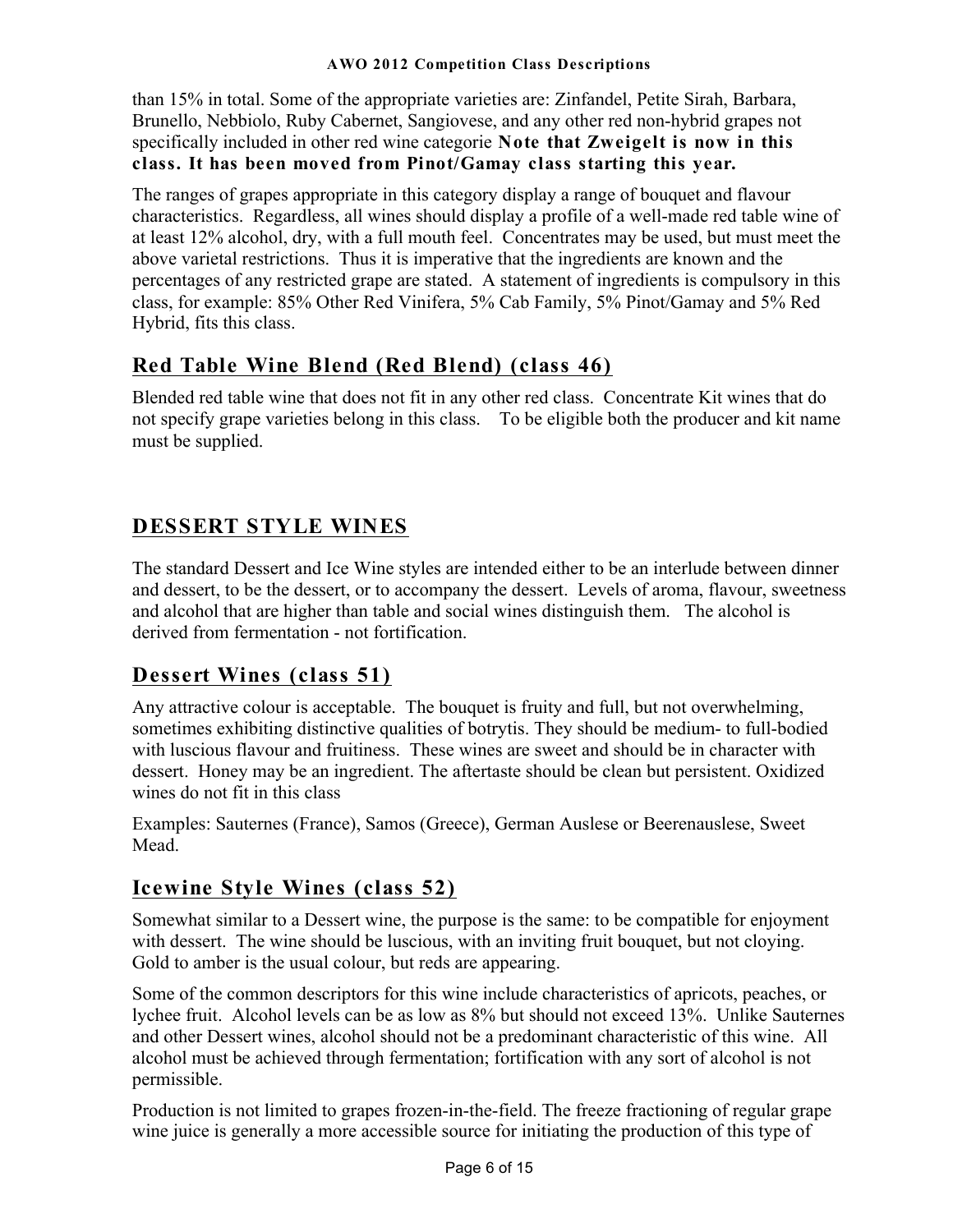wine. The amateur winemaker's chances of success are increased however, when attempting the freeze fractioning method, by starting with a "late harvest" grape juice. This may also enhance the probability of attaining some characteristics of Botrytis Cinerea. Starting levels should be at least 32 degrees Brix and probably would not be higher than 48 degrees Brix.

### **OTHER STILL WINES**

### **After Dinner Wines (class 53)**

These wines are to be drunk in place of liqueur, or with nuts and cheese after dessert. All appealing colours are acceptable. After dinner wines are heavy-bodied, and have an intensity of flavour and sweetness. They are usually fortified to a high alcohol level, typically 18% to 20%, but not so alcoholic that it masks the fruit and complexity. The bouquet is rich, full and sweet and there should be a clean and lingering aftertaste. Honey may be an ingredient. Examples include Fine Old Malmsey (Madeira), Late Bottled Vintage Port (Portugal), and Cream Sherry (Spain).

### **Social Wines (class 61)**

These are non-sparkling wines of any colour, body or alcoholic content which, because of their character, would not more properly fit into any other classification. The general character of the wine should be drunk alone rather than in the accompaniment of food. The sweetness level should be above table wines and below dessert wines. Small quantities of flavourings may be added to these wines to create unique combinations of fruit, spice or sweetness on the nose and/or the palate. Honey may be included as an ingredient. All additives must be specifically listed.

### **Country Wines (Note that there are now 2 classes. You can enter both classes)**

#### **NEW Country Wine Class descriptions**

A country wine is any wine made from at least 95% non-grape ingredients. The Country Wine Classes are intended for those country wines which depend heavily on their non-grape origins for their interest and character and have been made in a functionally table or functionally social style. Still meads and melomels are appropriate for this class and should be entered in either class depending on sweetness. Oxidized and herbed wines are not acceptable. A wide latitude of colour is permissible but the colour must be attractive. The wine should be still, however, where appropriate, a slight touch of spritz is permissible. The bouquet and flavour must be inviting. Alcohol must be in balance with the character of the wine.

Competitors will be required to list the juice varieties and to quantify basic aspects of their eligible entry in the Country Wine Classes, including: approximate alcohol content, approximate sweetness, and any intentional hint of bitterness.

**NEW - COUNTRY TABLE WINE (Class 62)** - Any dry to medium dry (0-3% Residual Sugar) country wine intended as table wine. Balance is of great importance in determining a successful wine. Flavour may range from very delicate to very intense. A touch of "spritz" is acceptable, especially in lower alcohol or lighter flavoured wines.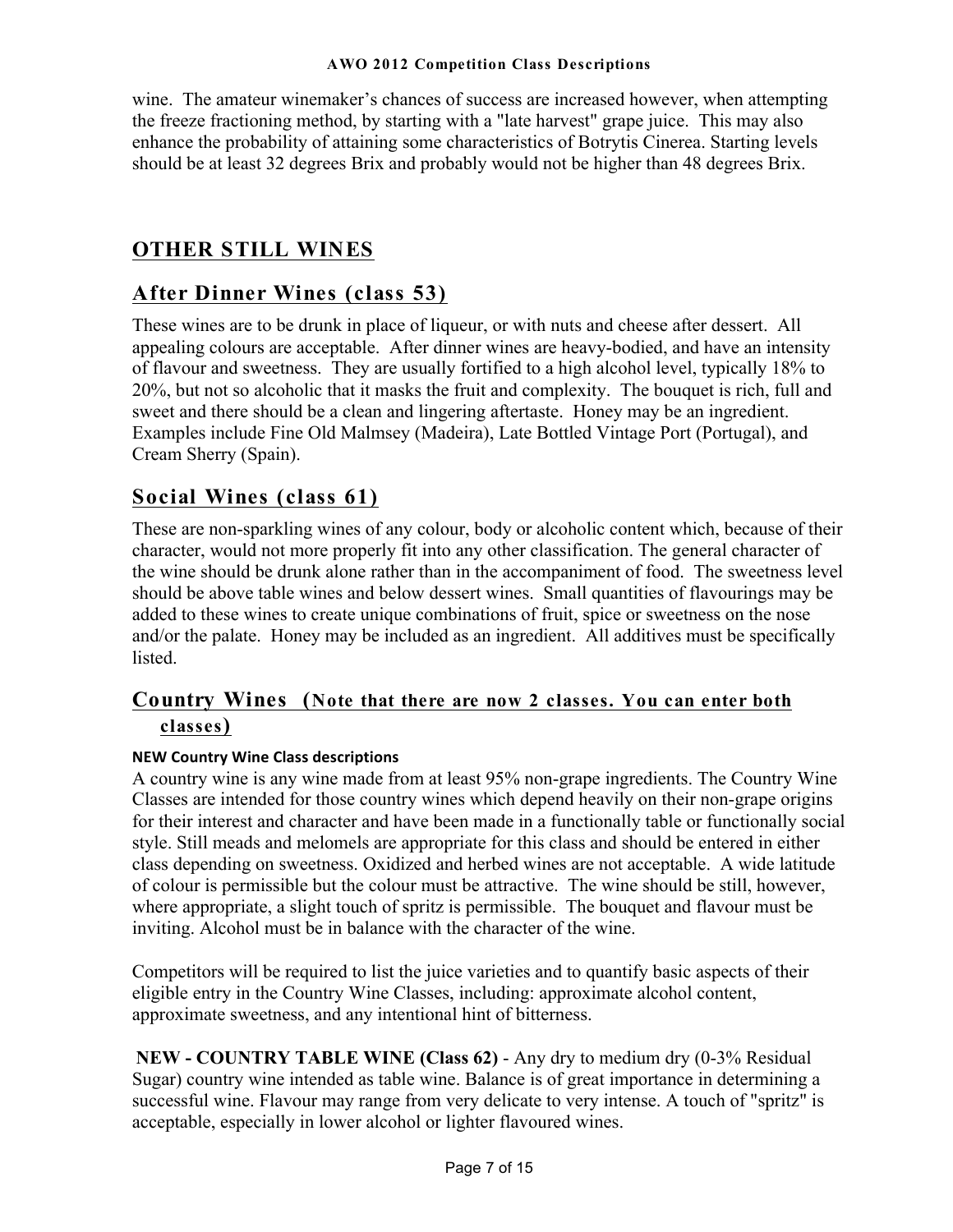**NEW COUNTRY SOCIAL WINE (class 63)** -Any country wine intended to be appreciated on its own, rather than to accompany food. Country Social Wines are medium dry to medium sweet (3-8% Residual Sugar) and are not sweet enough to be dessert wines. The Country Social Wine class is intended primarily for wines which are outside the parameters of Class 61 (Social wines) because of their fruit characteristics and often, sweetness. Country Social Wines typically have one or more dramatic "peaks" in their profile - an immediately recognizable intensity of fruit aroma and/or flavour, or noticeable acidity and freshness, or a hint of bitterness, or a higher alcohol level through fermentation than is suitable for Class 61 (Social wine). Astringency and/or bitterness and/or high acidity are not faults in themselves but must have been balanced by appropriate sweetness and/or flavour intensity and/or mouthfeel. A touch of spritz is acceptable, especially in lower alcohol or less intensely flavoured wines.

### **SPARKLING WINES, CIDER AND PERRY**

### **Sparkling Wines (class 64)**

These wines may be made from any ingredients and should be an attractive colour. A medium body is preferred. Clarity is important. In contrast to the beer classes, wines may not be presented on lees. The wine should maintain its character and effervescence for at least 30 minutes. Smaller bubbles are preferable. Mousse is highly desirable. The sparkle or effervescence will be judged by mouth feel.

For the purpose of judging, the sparkling wine class will be divided into two styles: Fruity, refreshing, crisp sparkling wines and Tertiary bottle characteristics usually resulting from secondary fermentation on the lees

**Fruity Style:** Bouquet can be fruity to fresh with moderate complexity. Dry to sweet wines are acceptable, but a clean finish is essential. Sweet wines should not cloy. Aromas include orange blossom, grapefruit, lemon, berry, apricot, peach, apple, melon, Muscat etc. Balance should be crisp, refreshing, fruity and racy.

**Tertiary Style:** Bouquet is acquired from many years aging on the second fermentation lees. Creamy, toasty, yeasty (bread dough), mushrooms, and vanilla may be evident. Oak, if used, should not be overdone. Ideally, on the palate the wine should be smooth and fresh with the acid somewhat prominent (brut) but not excessive, and with aromatic length matching the nose. Term used for permitted sugar is Brut and is rated at 1.5% to 2.0%.

**Bottles:** For safety reasons wines submitted in the sparkling class in a container other than a full strength, champagne-type bottle intended for wines of five to six atmospheres pressure (75-90 psi) will be disqualified. Beware of submitting wines in bottles that bear a passing resemblance to regular champagne bottles, are somewhat reinforced for less than fully pressurized wines, but are not full-strength. They will be disqualified. For the same reason excessively primed wines will also be disqualified. Under-primed wines will be marked down but not disqualified.

### **Sparkling Cider and Perry (class 71)**

Defined as an apple-based or pear based sparkling beverage between 5% and 8% alcohol.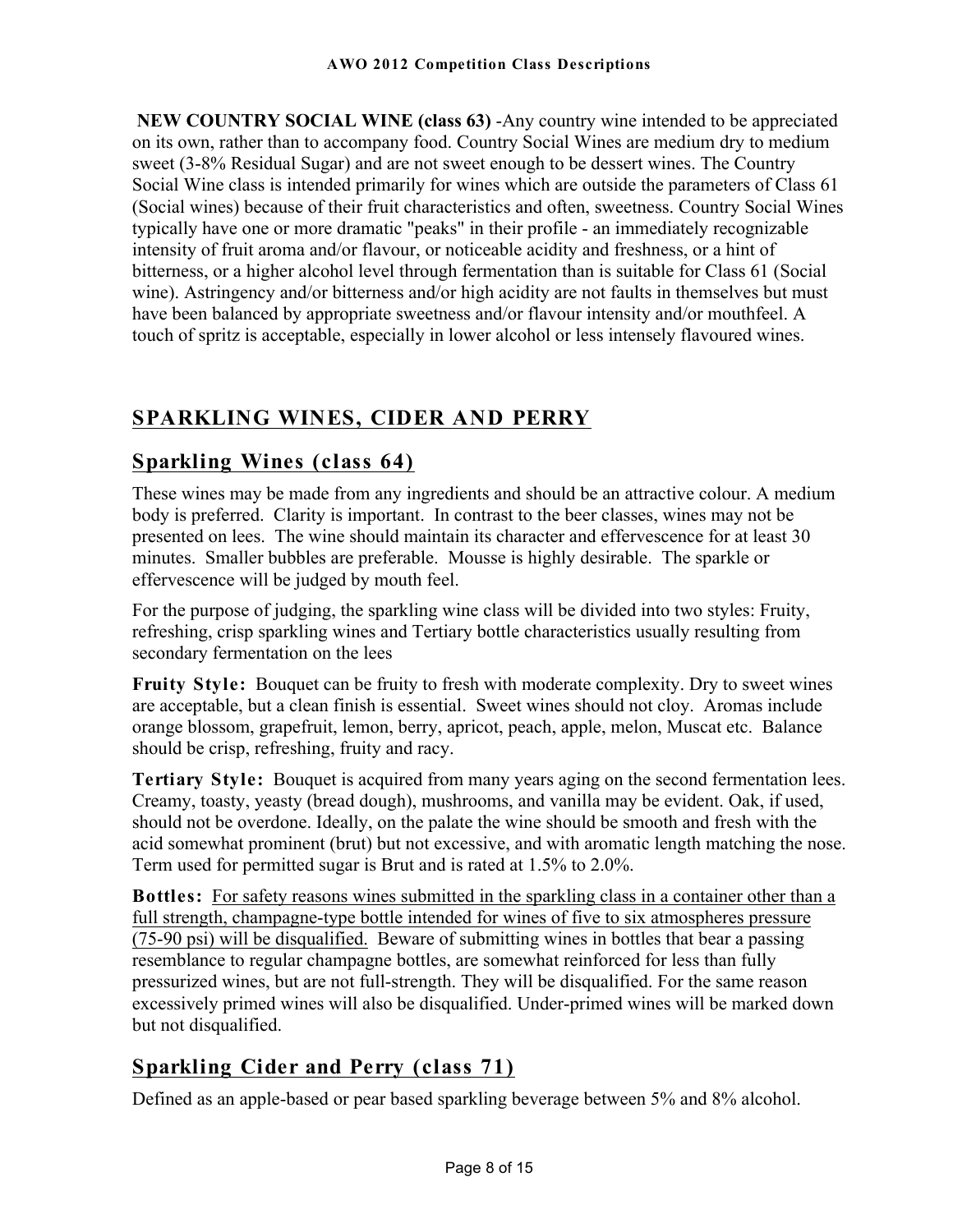**Sparkle:** must be controlled and last for at least 20 minutes. Preference is given to very fine champagne-like bubbles trailing from the bottom of the glass. You should be able to pour 80% of a wine glass without foaming over.

**Colour:** ranges from almost neutral to golden but not brown.

**Sparging:** The product may be presented on the priming yeast but must pour clear to within one inch of the bottom of the bottle or tin. The Canadian competition prefers sparged bottles but this is not required.

**Bottles:** Returnable beer bottles (glass), plastic screw caps or tins or sparkling wine bottles are required for safety reasons.

**Taste & balance:** The product must have the balance of sugar, acid and taste expected in a champagne or sparkling wine. There must be no oxidation or characteristic harshness often found in apples. Sweetness is optional but must be in balance. Although alcohol content cannot be measured at the time of judging, any evidence of it in the nose or taste is a fault. Many concentrates and juice combinations create a neutral tasting cider. This taste is not a fault but a cider with a distinct apple characteristic is preferred in this class.

# **BEERS**

Beer entries will be judged according to both technical merit and adherence to style definitions. The AWO has adopted the current beer style definitions used by the Amateur Winemakers of Canada, which are based on the Beer Judge Certification Program (BJCP) style guidelines. http://www.bjcp.org/index.php.

It is up to the entrant to decide in which beer style their entry should be judged. Beer entries that do not include a declared style on the entry form will be disqualified.

### **Light Lager and Hybrid Beers: (class 81)**

This class groups styles with the clean malt flavour of Pilsner and other very lightly kilned malts. Some styles call for adjuncts such as corn or rice to reduce the maltiness. Hopping in most styles will be low to moderate, with the stronger hopped styles balanced by residual maltiness. Typical colour will be straw to golden.

BJCP styles included in this class are:

- 1A. Light American Lager
- 1B. Standard American Lager
- 1C. Premium American Lager
- 1D. Munich Helles
- 1E. Dortmunder Export
- 2A. German Pilsner
- 2B. Bohemian Pilsner
- 2C. Classic American Pilsner
- 6A. Cream Ale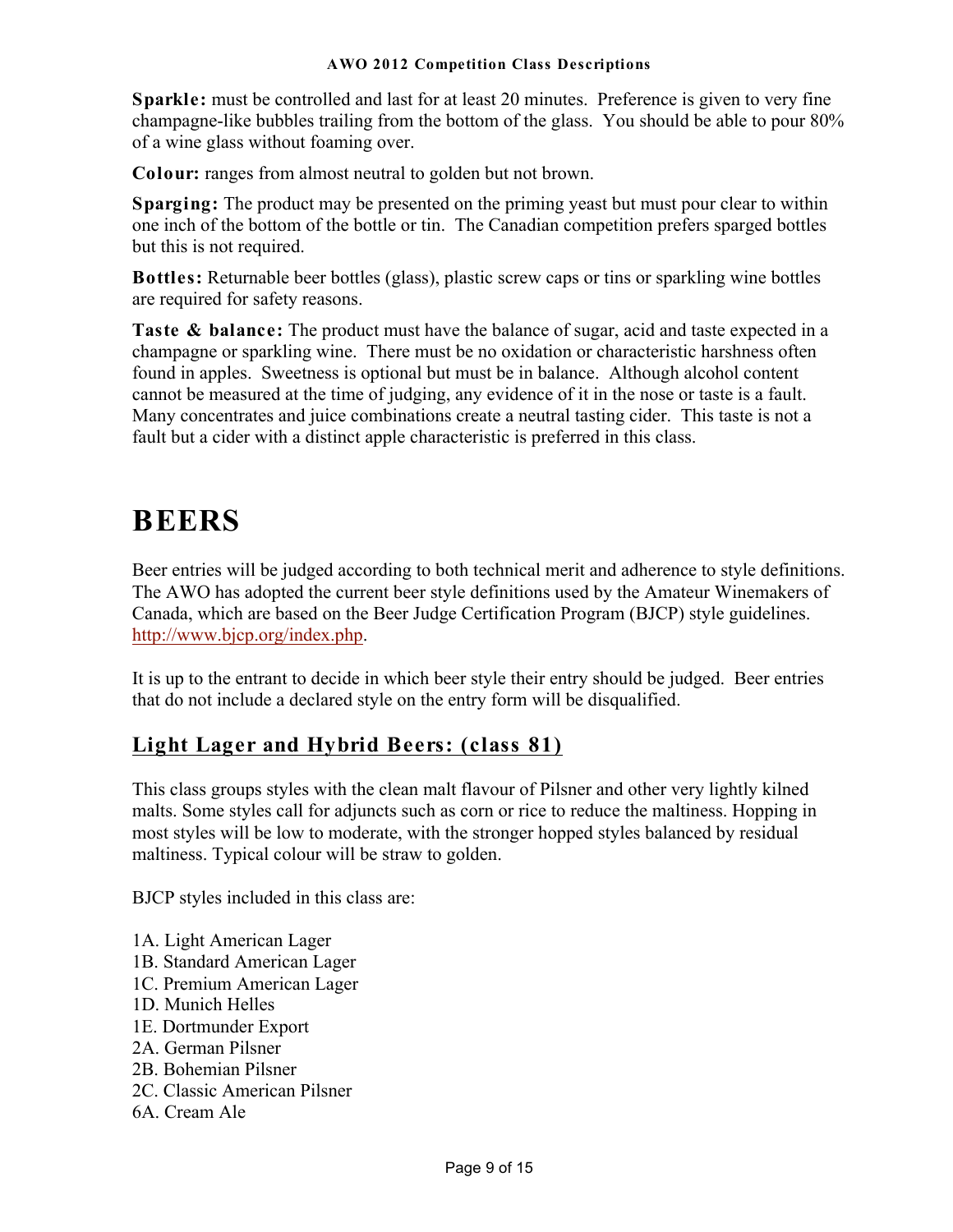6B. Blonde Ale 6C. Koelsch 6D. American Wheat or Rye Beer

### **Hop-Focused Beers: (class 82)**

This class groups styles with a toasty malt character, often with nutty or biscuity flavours from the use of more highly kilned base malts such as Pale Ale, Vienna and Munich malts. The beers will generally have a more noticeable caramel character from increased use of caramel/crystal malts. The unifying element to this class will be a noticeable hop presence, even in the maltier styles. Hop bitterness and character can be moderate to extreme. Typical colour will be amber to copper, although some styles can expand the range from golden through brown.

BJCP styles included in this class are:

7A. Northern German Altbier 7B. California Common Beer 7C. Dusseldorf Altbier 8A. Standard/Ordinary Bitter 8B. Special/Best/Premium Bitter 8C. Extra Special/Strong Bitter 10A. American Pale Ale 10B. American Amber Ale 10C. American Brown Ale 14A. English IPA 14B. American IPA 14C. Imperial IPA 19A. Old Ale 19B. English Barleywine 19C. American Barleywine

### **Malt-Focused Beers: (class 83)**

This class groups styles with noticeable malt sweetness, often with toffee notes, from higher finishing gravities and darker caramel malts or kettle caramelization. A light roasted character, similar to chocolate, will also be acceptable in some styles. Hop influence will generally take a back seat to the malts, and never dominate. Typical colour will be copper to dark brown, although some styles can expand the range from amber to black.

BJCP styles included in this class are:

3A. Vienna Lager 3B. Oktoberfest/Maerzen 4A. Dark American Lager 4B. Munich Dunkel 4C. Schwarzbier (Black Beer) 5A. Maibock/Helles Bock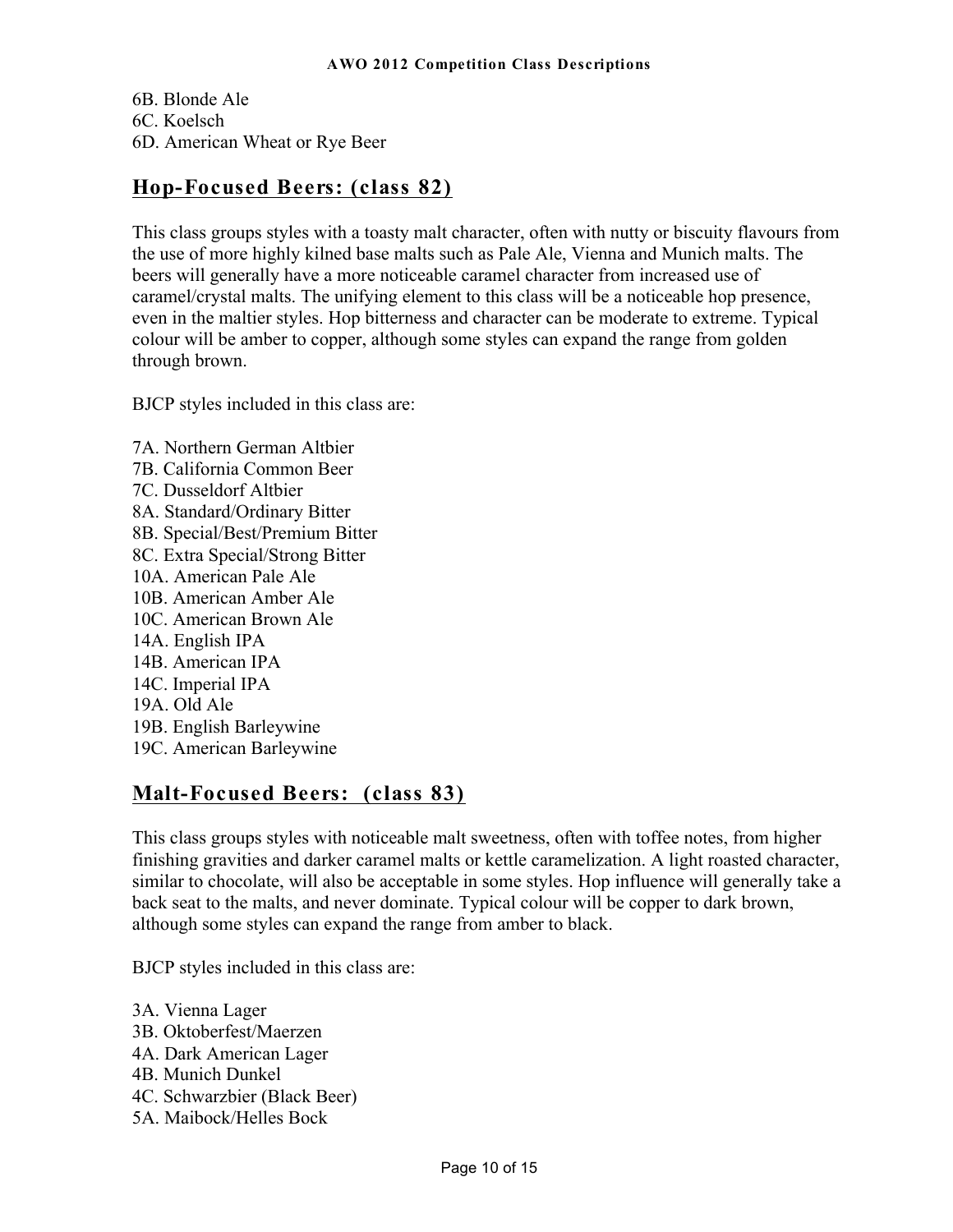5B. Traditional Bock 5C. Doppelbock 5D. Eisbock 9A. Scottish Light 60/- 9B. Scottish Heavy 70/- 9C. Scottish Export 80/- 9D. Irish Red Ale 9E. Strong Scotch Ale 11A. Mild 11B. Southern English Brown Ale 11C. Northern English Brown Ale

### **Roasted and Smoked Beers: (class 84)**

This class groups all beer styles with a moderate to strong roasted grain character. Chocolate, coffee and even some acrid burnt flavours are appropriate. Beers made with smoked grains are also included in this class, although they should probably be judged separately, after the roasted styles, because of their potentially strong and pervasive smokiness. Colour will be very dark brown through opaque black in the roasted styles. Smoked beer colours will vary depending on base beer style chosen.

BJCP styles included in this class are:

12A. Brown Porter 12B. Robust Porter 12C. Baltic Porter 13A. Dry Stout 13B. Sweet Stout 13C. Oatmeal Stout 13D. Foreign Extra Stout 13E. American Stout 13F. Russian Imperial Stout 22A. Classic Rauchbier 22B. Other Smoked Beer

### **Belgian and Wheat Beers: (class 85)**

This class groups beer styles whose distinctive appearance, flavours and aromas make them seem out of place in the other classes. Styles with a high proportion of wheat will usually have a very hazy appearance. Unusual yeast or bacteria derived characteristics play a prominent role in these beers. Banana, bubble-gum, dried fruit or citrus flavours, clove and pepper phenols, mustiness, Brett (barnyard), sourness, spiciness (from yeast or spice additions) can all appear in these styles. Generally, these unusual characteristics will play a light to moderate supporting role to the more usual malt and hop character. Judges handling this class should probably not have to do any other classes if there are more than a few entries. Even well made examples of these styles can be a test of judging stamina.

BJCP styles included in this class are: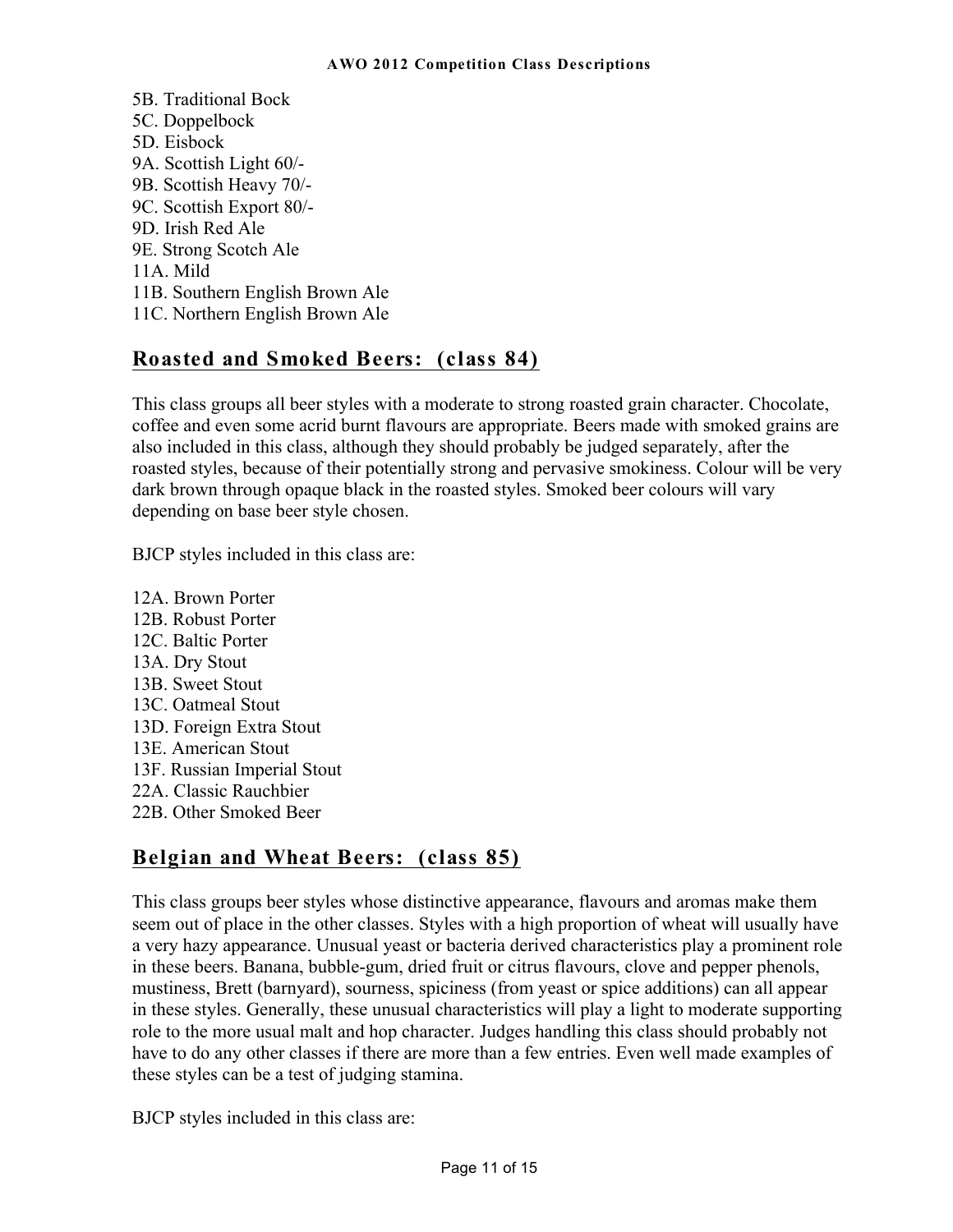- 15A. Weizen/Weissbier
- 15B. Dunkleweizen
- 15C. Weizenbock
- 15D. Roggenbier (German Rye Beer)
- 16A. Witbier
- 16B. Belgian Pale Ale
- 16C. Saison
- 16D. Biere de Garde
- 16E. Belgian Specialty Ale
- 17A. Berliner Weisse
- 17B. Flanders Red Ale
- 17C. Flanders Brown Ale/Oud Bruin
- 17D. Straight (unblended) Lambic
- 17E. Gueuze
- 18A. Belgian Blond Ale
- 18B. Belgian Dubbel
- 18C. Belgian Tripel
- 18D. Belgian Golden Strong Ale
- 18E. Belgian Dark Strong Ale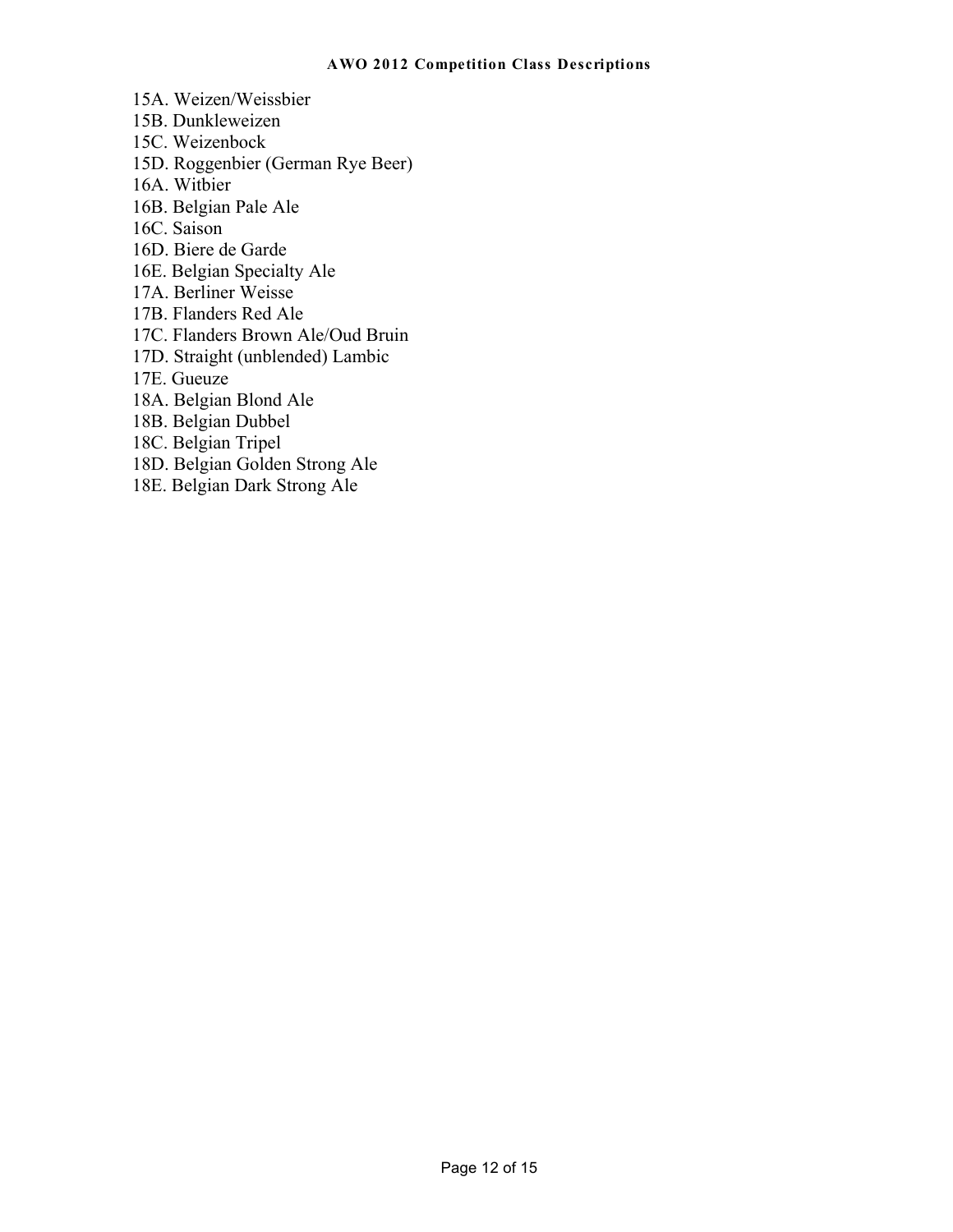# **TROPHY AWARDS**

There are two Trophy Award categories within the AWO competition:

- White Wine from a100% Commercial Concentrate Kit;
- Red Wine from a100% Commercial Concentrate Kit;

Trophies are awarded to the top score in each category. Trophy Awards do not receive additional individual points toward Grand Champion Winemaker or toward the Club Championship.

The table wines considered in these 2 awards are judged based on the appropriate table wine classes described earlier in this document, such as Chardonnay, Red Hybrids, etc. Failure to fully document and confirm the additional information regarding ingredients necessary to compete in the various trophy awards will lead to disqualification from the trophy awards.

There is no requirement to submit a separate entry for consideration or judging within the trophy awards. Wines that are eligible will be selected and awarded based on the highest score achieved in the appropriate table wine classes.

### **Best White Concentrate Kit**

### **Best Red Concentrate Kit**

The wines entered for consideration in these two AWO trophy awards must be made from 100% commercial concentrate kits. Entrants are required to confirm that the wine being entered meets the requirements for the Best White or Red Concentrate Kit. Only the use of ingredients provided in the concentrate wine kit to be used in the making of the wine is permitted. Additions or use of fresh grapes, skins or other fruits are not allowed within this trophy award. Confirm with your supplier the grapes included and other methods used to produce the resulting wine. Failure to identify the kit used, or to confirm you have made it using only the kit ingredients will lead to disqualification from this concentrate kit trophy award.

Wines competing for these awards should aim for the standards of quality for Red and White Table Wines as set out in the appropriate class descriptions above. The wines will only be judged as part of an existing class and medal quality finishers will only receive medals and certificates within the appropriate class.

The best white and best red concentrate kit table wines will be awarded based on the highest score awarded to a kit wine from within the appropriate classes. There is no requirement to submit a separate entry for consideration in this trophy award competition.

### **POINT TROPHIES**

Additional awards are presented annually for the following achievements based on the judging and on point accumulations.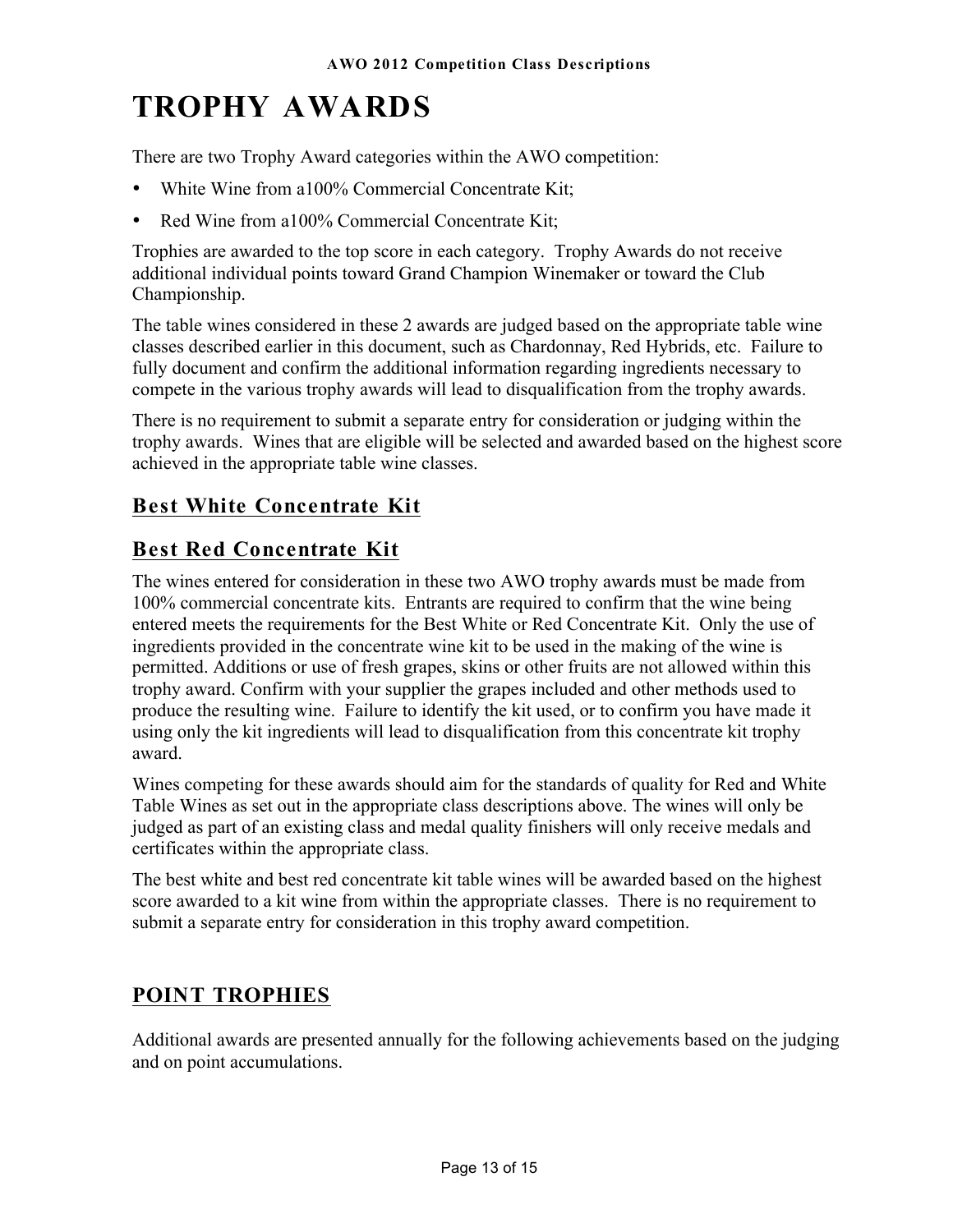**Best White Wine in Show Best Red Wine in Show Best Brew in Show** 

**Grand Champion Winemaker Grand Champion Brewer Grand Champion Cidermaker** 

**Grand Champion Club** 

# **AWO PROVINCIAL AMATEUR COMPETITION**

### **Eligibility**

- 1. An AWO club is in 'good standing' for competition purposes if their annual dues are paid before January 1 of the competition year.
- 2. Each AWO member Club may enter one (1) bottle in each of the point and trophy classes.
- 3. If the Club competition is aided by the AWO authorized Wine Judges of Canada and the judge(s) rate more than one (1) entry a GOLD or SILVER in a class, the judge(s) may authorize all the entries awarded GOLD or SILVER, as long as each entry is made by a different member of the AWO Club.
- 4. An AWO Club member may submit one BRONZE entry, as long as they were not awarded a GOLD or SILVER by the AWO authorized Wine Judges of Canada for any of their entries in the Club competition.
- 5. The Registrations forms and the bottle labels must show the same information. No bottle substitutions are allowed without the specific authorization of the Chief Steward.
- 6. If an individual is a member of more than one club, that individual may only enter through the one primary club.
- 7. If an individual is a member of a club AND holds an AGCO provincial license to manufacture, or is a professional winemaker, or is a professional brewer, entries from that individual will not be accepted. Note: Entries made in a Brew-on-Premise or similar commercial establishments - by owners, employees or customers - are acceptable.

### **Containers**

8. Each wine entry must be in a clean glass standard bottle. They may be clear or tinted, but not opaque, without any decorative or distinguishing marks or labels. **a.** Brews must be presented in standard glass or plastic, crown top or screw cap beer bottles, or tinned. Green or Brown tinted glass or plastic is acceptable. Containers and caps must be without distinguishing marks.

**b.** Sparkling Cider must be presented in standard glass, plastic, crown top or screw top beer bottles. Tins may also be used. Green or Brown tinted glass or plastic is acceptable. Sparkling wine bottles as described below are allowed. Containers and caps must be